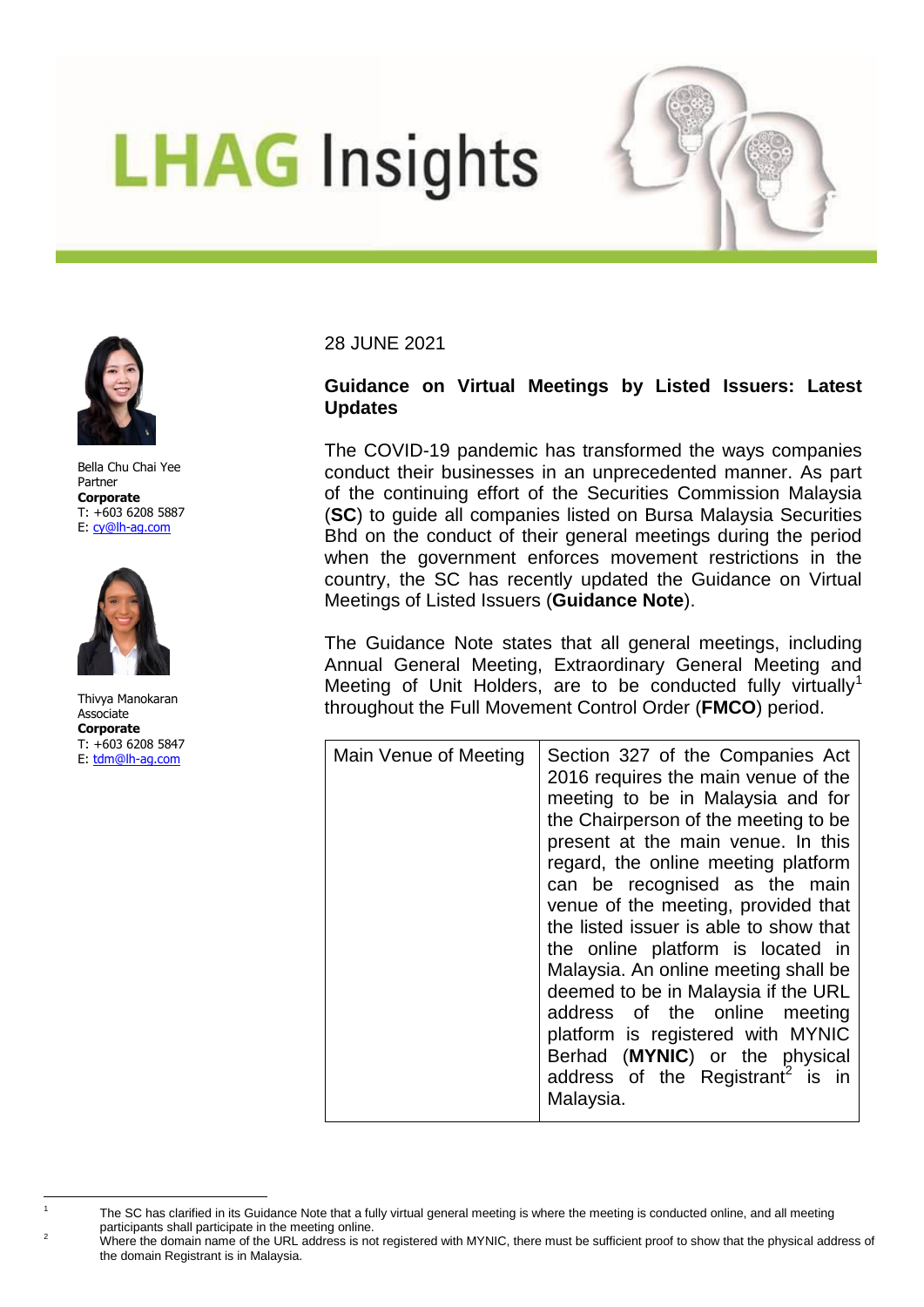| Notice of Meetings |         | A listed issuer, in their notice of<br>meeting must clearly<br>indicate,<br>among others:                                                                                                                                                                                                                                        |
|--------------------|---------|----------------------------------------------------------------------------------------------------------------------------------------------------------------------------------------------------------------------------------------------------------------------------------------------------------------------------------|
|                    | (a)     | the online meeting platform to<br>be used for the meeting; and                                                                                                                                                                                                                                                                   |
|                    | (b)     | the mode of communication<br>during the meeting, whereby<br>it must be expressly stated<br>modes<br>that<br>all<br>οf<br>communication<br>are<br>acceptable, to ensure that the<br>shareholders' right to speak<br>not limited to verbal<br>is<br>communication but includes<br>real time submission of typed<br>texts.          |
| Quorum of Meeting  | members | In a fully virtual meeting, listed<br>issuers may determine the quorum<br>of the meeting by the number of<br>logged-in<br>the<br>at<br>commencement of the meeting. In<br>respect of this, listed issuers must<br>ensure that there is a proper audit<br>trail to record the attendance of<br>individual members at the meeting. |

Additionally, the Guidance Note requires the following to be met during a fully virtual meeting:

- (a) The listed issuer shall ensure that proper mechanisms are in place, which include enabling members to exercise their rights to speak and for in time voting<sup>3</sup> at the meeting to enable the conduct of the general meeting with little to no disruption and to ensure that members or proxies can fully participate in the meeting.
- (b) The listed issuer shall provide clear guidance to shareholders on the requirements and participating methods in the general meeting using the platform selected. In this regard, listed issuers are advised to provide shareholders with dedicated contact information, by phone or email, to submit queries or requests for technical assistance, to enable them to successfully participate in the general meeting.
- (c) The listed issuer shall ensure that only eligible members are allowed to participate in the general meeting.

<sup>&</sup>quot;In time voting in the Guidance Note refers to the ability for shareholders to cast their votes remotely and contemporaneously (live) during the proceedings of the general meeting.